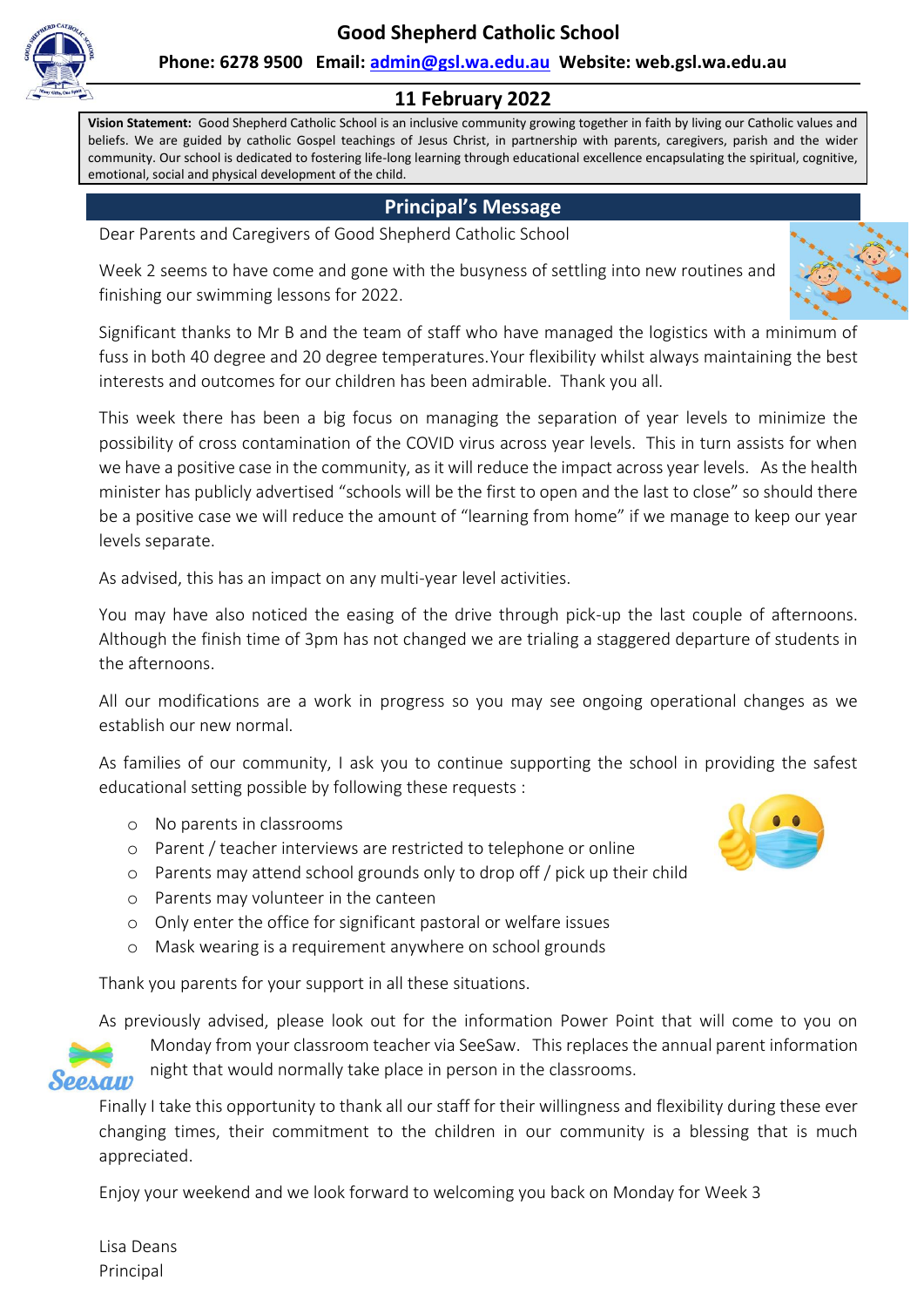### **School Values**



Our Catholic Values underpin all of our 6 school values. This year our School is focusing on our school value…

*Diversity* 



*We celebrate diversity by accepting the uniqueness of individuals through their multi-cultural heritage, their varying abilities ad many gifts.*

### **Birthday's**

The following celebrated a birthday this week or during the holidays.

We wish them a very HAPPY BIRTHDAY!



*These will be acknowledged at our Monday assembly*

Reuben Shanmugananthan KW Lucas Blanchard 6B Ruby Williams 6B Logan Morana PPB David Mitrovic 2B Alyssa Lewis 2W Emmett Downes KW Luna Catling 2B William Taylor 6B Emily Lewis KW Cohen Lang 2W Mrs Vidovich Mrs Smith-Webb

|                       | <b>Faction Points</b> |  |
|-----------------------|-----------------------|--|
| <b>Maali House:</b>   | 26                    |  |
| <b>Noonan House:</b>  | 23                    |  |
| <b>Francis House:</b> | 20                    |  |
| <b>Foley House:</b>   | 16                    |  |
|                       |                       |  |

### **Term Dates 2022**



| ERM  | Term 1 | Monday $31^{st}$ January – Thursday $7^{th}$ April              | Monday 7 <sup>th</sup> March (Labour<br>Friday 8 <sup>th</sup> April |
|------|--------|-----------------------------------------------------------------|----------------------------------------------------------------------|
| 9TES | Term 2 | Tuesday 26 <sup>th</sup> April – Thursday 30 <sup>th</sup> June | Monday 6 <sup>th</sup> June (wa Day)<br>Friday 1 <sup>st</sup> July  |
|      |        |                                                                 |                                                                      |

- Term 3 Monday 18<sup>th</sup> July Thursday 22<sup>nd</sup> September Monday 15
- Term 4 Monday 10<sup>th</sup> October Friday 9<sup>th</sup> December Monday 7

 *Pupil Free Days*  th April *Monday 7th March (Labour Day) Friday* 8<sup>th</sup> April *th August th November*

#### **Important Dates to Remember**

#### *Subject to change, based on Covid-19 advice*

Parent Information Night (via seesaw) 14<sup>th</sup> February 5B Class Assembly 18<sup>th</sup> February Commitment Masses

19<sup>th</sup> & 20<sup>th</sup> February

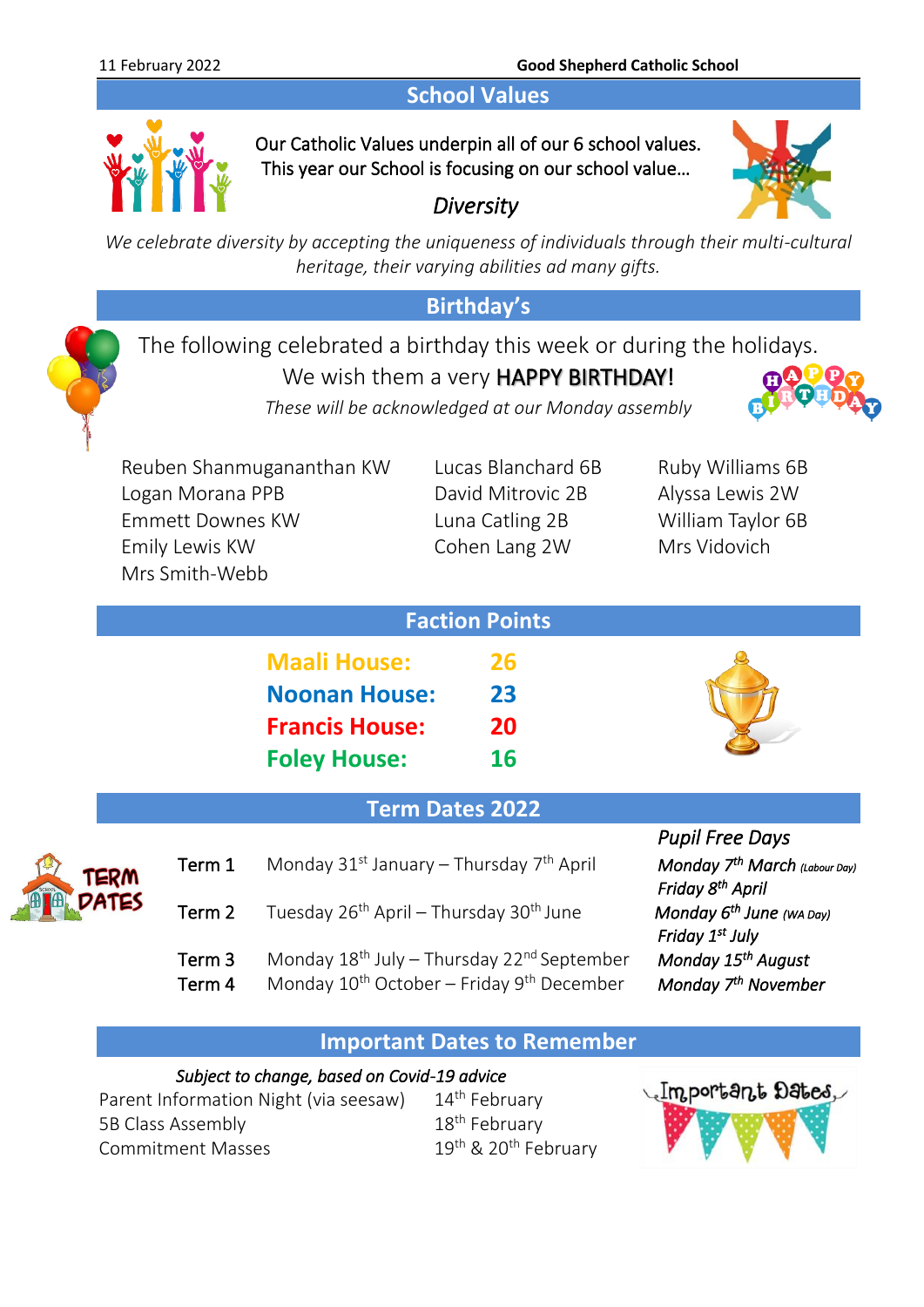#### **2022 Health Care Card Tuition**

#### IMPORTANT - 2022 Health Care Card applications now open for submission

Families with a valid Health Care Card wishing to applications now open for submission Families with a valid Health Care Card wishing to apply for the discount on their 2022 school fees should submit an application as soon as possible. A copy of the 'Health Care Card – Tuition Fee Discount' can be found on the school website

[School Fees and Charges » Good Shepherd Catholic School \(gsl.wa.edu.au\)](http://web.gsl.wa.edu.au/our-families/school-fees-and-charges/)

#### **Kindergarten 2023**



Children born between **1st July 2018 and 30th June 2019** are eligible for Kindergarten 2023



Kindergarten applications are now being accepted by the School Office. Application forms can be obtained from the office or printed via the school website via the link <http://web.gsl.wa.edu.au/enrolment/> Late applications will be waitlisted.

## Applications close: Friday 25 February 2022

#### **Message from Year 6 Senior Leaders**



Hello everyone, we have really enjoyed swimming lessons this week- thank you Mr B and teachers for your hard work. We are enjoying doing our leadership jobs, we pump up the sports equipment, empty recycle bins and collect donation money from the class mission boxes. Well done to 4W for awesome recycling this week.

We have 2 teachers having their birthday this weekend, Mrs Smith-Webb and Mrs Vidovichit was a lot of fun making the announcements over the PA system and we promise to read the school prayer more slowly next time. Fasika and Archie, Year 6 Senior Leaders

#### **Eco Warriors – Sustainability**

#### Face Masks

Research shows the N95, KN95 or P facemasks are the safest option against Omicron however, using disposable masks creates a lot of waste. If waste is a concern for you, check out this article from ABC news "Have You Stopped Wearing Reusable Fabric Masks? Here's How to Cut Down Waste Without Compromising Your Health."



[https://theconversation.com/have-you-stopped-wearing-reusable-fabric-masks-heres-how](https://theconversation.com/have-you-stopped-wearing-reusable-fabric-masks-heres-how-to-cut-down-waste-without-compromising-your-health-175243)[to-cut-down-waste-without-compromising-your-health-175243](https://theconversation.com/have-you-stopped-wearing-reusable-fabric-masks-heres-how-to-cut-down-waste-without-compromising-your-health-175243)

#### **Book Club**

Book club brochures have been sent home this week for students and parents to purchase some fantastic books. This is a great way to foster the love of reading for your child as they get to choose what they are interested in! Orders can be made through Loop by following the instructions on the brochure. Alternatively, you can place an order form with the correct

money in a sealed envelope with your child's name and class clearly labelled. Please ensure that the correct amount is sent in as no change will be given.



# Book Club orders are due: 15/2/2022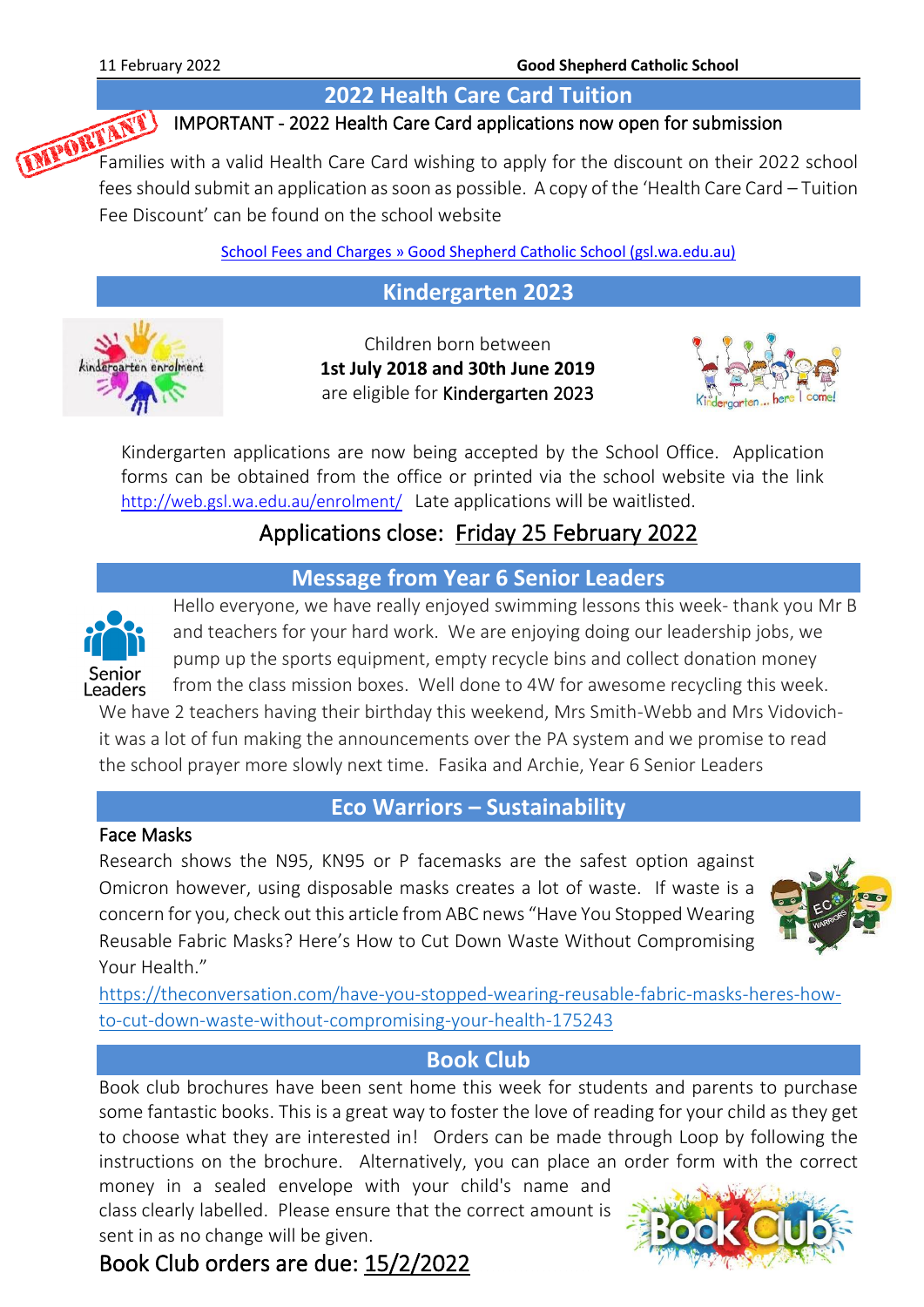**Earobics**



Earobics will not recommence until further notice based on the latest Covid advice. Helen Lornie & Siobhan Darge

#### **Facebook Page**

Good Shepherd Lockridge has its own Facebook Page. Please like our page and follow us as we begin to use this social forum to update you on information and current events happening within our wonderful school. Search @GoodShepherdLockridge



#### **Canteen**

Recess orders will be accepted from all students in Kindy to Year 6. We ask parents to write their order on an envelope and place the correct money to avoid handling change. The Canteen Menu is available on our Website. <http://web.gsl.wa.edu.au/our-families/debbies-deli/>



#### **Uniform Shop**

Due to the restrictions minimising parents on school site, if you would like to place an order for uniform items please fill in the Uniform Order Form. Payment must be made in full before orders are processed and can be arranged via credit card by filling in the details at the end of the form, or alternatively organised through the School Office. Completed forms can be emailed to [admin@gsl.wa.edu.au.](mailto:admin@gsl.wa.edu.au) Orders will be sent home through the eldest child on the next available day. Forms can be downloaded in the attachment or on the school website: <https://www.gsl.wa.edu.au/school-uniform/>

#### If you do not wish to leave your credit card details, please provide cash in an envelope along with your completed uniform order form.



| <b>Uniform Shop Trading Hours</b> |                      |  |  |
|-----------------------------------|----------------------|--|--|
| Tuesday                           | $  8:15$ am - 9:15am |  |  |
| Friday                            | $ 2:15$ pm – 3:15pm  |  |  |



<http://web.gsl.wa.edu.au/stewardship/school-uniform/>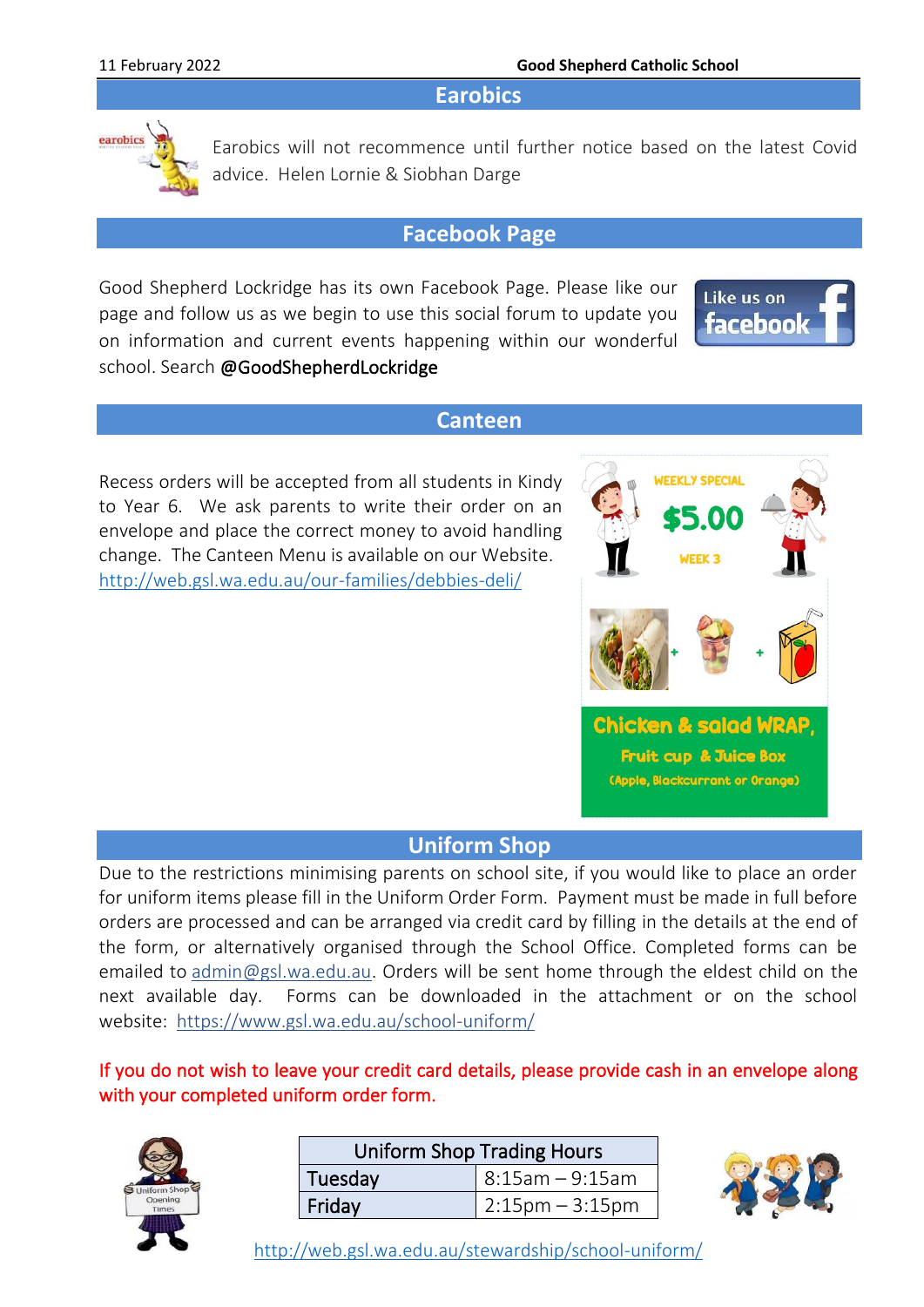**Camp Australia – Virtual Information Session**

# **Virtual Information Sessions**



Join us for a free virtual information session to find out how Outside School Hours Care can help yourfamily, and how Camp Australia can quide your child's growth.

These virtual, informative, and interactive sessions will provide insight into how OSHC at Camp Australia operates. The team presenting will discuss programs that are offered, registration and booking process, billing, Child Care Subsidy and more.

#### **Sessions**

Thursday 17 February at 9:30am AWST

Thursday 17 February at 4:00pm AWST

Tuesday 22 February at 10:00am AWST

Tuesday 22 February at 4:30pm AWST

#### To register free for a Virtual Info Session, visit www.campaustralia.com.au/virtual-info-sessions

If you would like more information regarding Camp Australia's services but cannot attend any of the above sessions, please feel free to visit your service and speak with your friendly Coordinator; or you can send us an email at oshc@campaustralia.com.au.



Your<br>OSHC.

**Tailored Out of School** Hours experiences.

**Find out more** 

# **Register with Camp Australia**

Once registered, you'll be able to easily make and manage your bookings online via our Parent Portal.

**Register now free** 



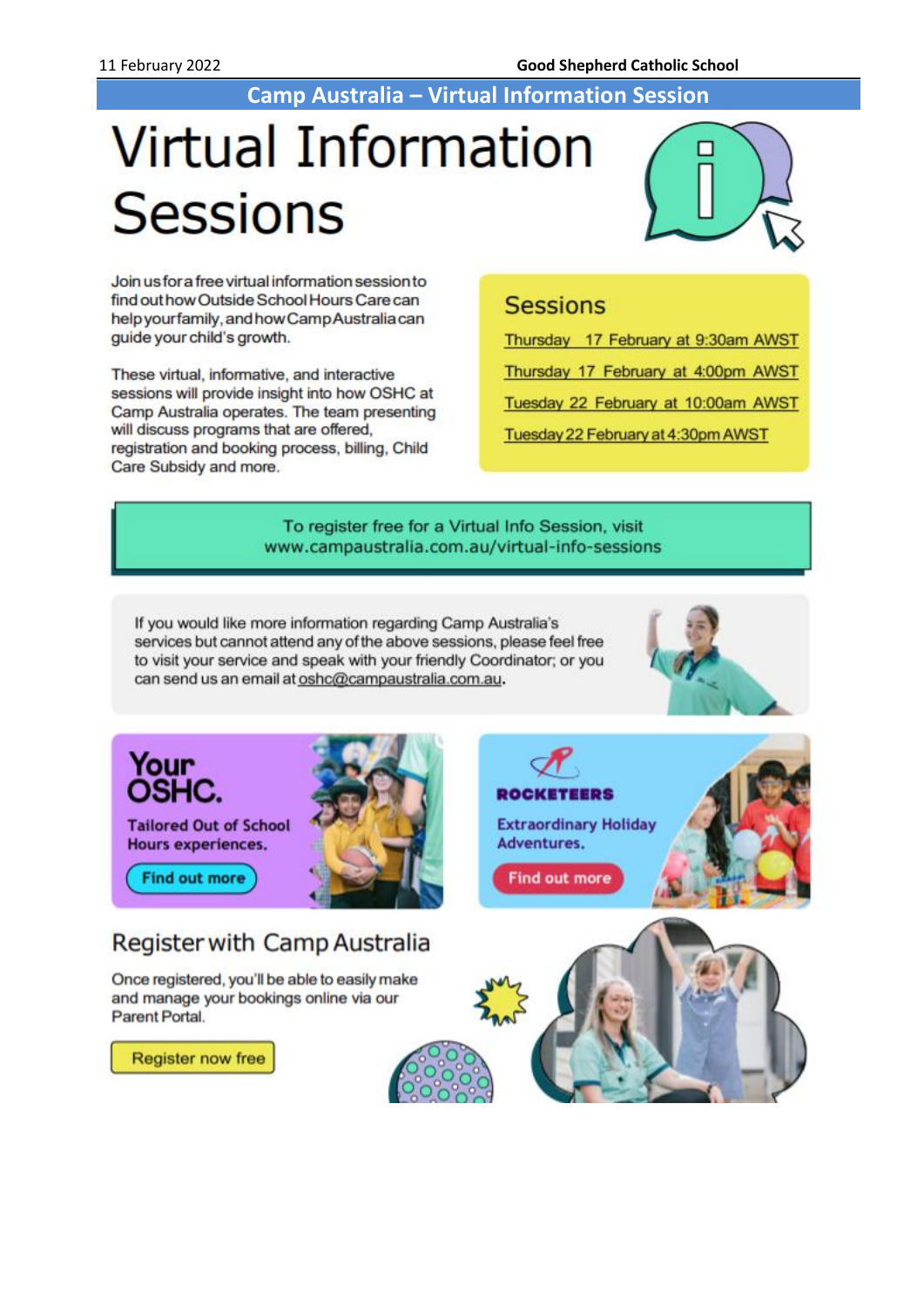#### **The P&F Page!**

#### **UPDATE ON EVENTS**



What a curveball the start of 2022 has thrown us all and we would like to officially let you know that all P&F events involving Parents on School Grounds will unfortunately not be going ahead. This unfortunately means the Sundowner for 2022 will be cancelled. The Health Directives as we all know change quite rapidly so when we are allowed to start

having events and functions, they will be back on for the School

#### **SUBMIT YOUR IDEAS**

The P&F Executive and Committee Members would love to hear your ideas on how we

can help get our children through the turbulence of 2022. It could be an idea about an event to what you would love to see on our Facebook Page, all ideas are welcomed but need to be able to meet the current Health Directives.

This year is going to be quite different and a challenging year for some of our children, so let's make it fun and email through those out of the box ideas to [gsl.pnf@gmail.com](mailto:gsl.pnf@gmail.com)



#### **P&F MEETING UPDATE CONTACT US**

The P&F Meetings are now being hosted via ZOOM to meet the current health directives. All are still welcome to attend however you will need to RSVP via email at least a day prior to the meeting so we are able to share the meeting invitation.

> **Next Meeting 15th March 2022**



Holly Vecchio (President) 0424529329 oor Sara Andacic (Vice President) 000 0407699746 gsl.pnf@gmail.com Good Shepherd Catholic School  $\bigcap$ P&F Page



#### **WA Police Force – Children's Crossing Unit**

There is an urgent need for Traffic Wardens for our school. If any parents/grandparents are interested in becoming a Traffic Warden please contact the Children's Crossing Unit direct on 6274 8731 for an information pack.